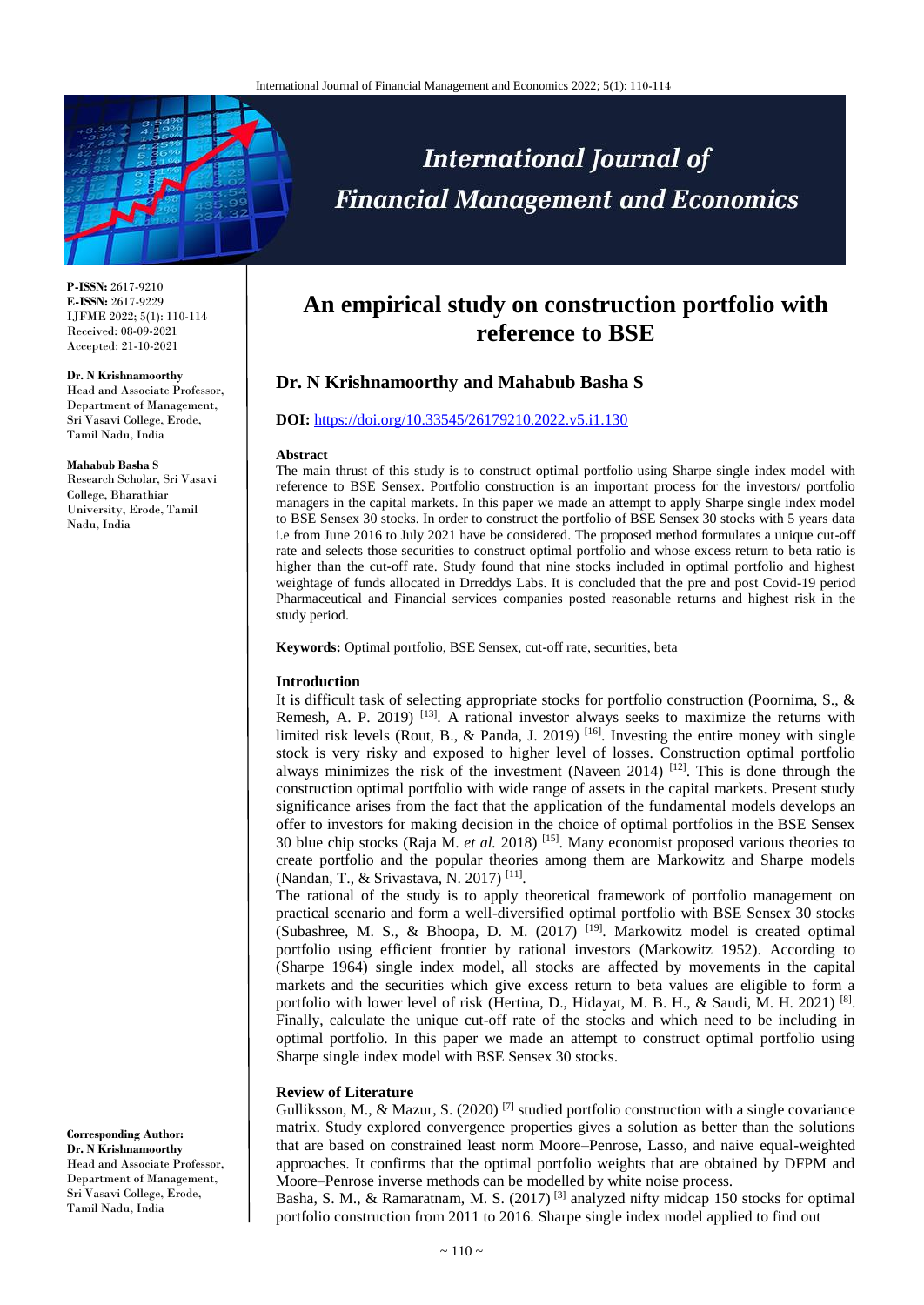excess return to beta and calculation of cut-off point. Study confirms that the 150 stocks of midcap only 25 scripts covered in final portfolio. It's found that pharma stocks weightage will be more than the other sectors stocks.

Basanna, P., & Konnur, N. P. (2019) [2] Study undertaken to construct optimal portfolio using Sharpe single index with Nifty 50 index. For construction portfolio daily closing prices took from the period of four year i.e., 2014 to 2019. It is found that stocks selected for optimal portfolio is consumer non-durables (3 stocks), consumer durables (1 stock), and finance (3 stocks) and agree based sectors (1 stock).

Angelidis, T., & Tessaromatis, N. (2017)<sup>[1]</sup> studied global factor allocation strategy using capital market index and portfolio construction methods to meet the robust estimation of error. It is found that exchange-traded funds or index futures, a portfolio based on country indexes with favorable factor exposures significantly outperforms, both economically and statistically, the world market capitalization portfolio. The outperformance remains significant after taking into account transaction costs, alternative portfolio construction methods and tracking error mistakes.

Senthilkumar, A., Namboothiri, A., & Rajeev (2021) analyzed Sharpe single index model with Elton's portfolio optimization framework and Markowitz portfolio theory framework for optimal portfolio intra and inter-sectorial stocks. Studied 11 sector-specific stocks and one intersector optimal portfolio using the NSE sectorial indices and it includes automobiles, banking, financial services, FMCG, IT, media, metals, pharmaceuticals, private banks, PSU banks, realty, and broad-market inter-sector index Nifty50. It is found that inter-sector portfolio performs better than some of the intra-sector portfolios and also the intra-sector portfolios like realty, metals, information technology, and media generated higher returns with relatively moderate or less risk than their sectorial peers and benchmark indices. Study concluded that Sharpe's single index model is better than Markowitz model.

#### **Need For the Study**

Every investor gets confusion about selection of right stocks in stock market. Construction of portfolio investor get confusion like where to invest, how much to invest and proportion of investment. Financial literacy and lack of awareness is a gap for investing in capital markets. In order to meet the investor requirement Sharpe single index model is useful strategy to meet these requirements.

#### **Objectives of the study**

- To find the risk and returns of individual securities in BSE Sensex 30
- To find the optimal portfolio using single index model
- To determine proportion of investment in optimal portfolio

#### **Research Methodology**

The study on portfolio construction is empirical in nature and secondary data collected from BSE website. The data is collected from June 2016 to July 2021. The sample size is limited to 30 stocks of BSE and Risk free rate considered 7.1% (Treasury bill).

## **Theoretical Framework**

Sharpe has provided a model for the selection of appropriate securities in optimal portfolio. Instead of co-relating each security with an index of all securities included in the analysis, Co-relate each security with the efficient market value weighted portfolio of all risky assets in the universe. Following steps involved in the process of construction of portfolio.

The steps for finding out the stocks to be included in the optimal portfolio are given below.

(i) Find out the "Excess return to beta" ratio for each stock under consideration

Excess Return to Beta Ratio = 
$$
\frac{R_i - R_f}{\beta_i}
$$

(ii) Rank them from highest to the lowest Proceed to calculate Ci for all stocks/portfolios according to the ranked order using the following formula.

$$
C_{i} = \frac{\sigma_{\rm m}^{2} \sum_{i=1}^{N} \frac{(R_{i} - R_{f})\beta_{i}}{\sigma_{\rm ei}^{2}}}{1 + \sigma_{\rm m}^{2} \sum_{i=1}^{N} \frac{\beta_{i}^{2}}{\sigma_{\rm ei}^{2}}}
$$

**Where** 

 $\sigma$ m2 = Variance of the return of market index.

σ2ei =Variance of the stock's movement that is not associated with the movement of market index i.e. stocks unsystematic risk.

- (iii) Compute the cut-off point, which the highest value, of Ci and is taken C\*. The stock whose excess return to risk ratio is above the cut-off ratio are selected and all whose ratios are below are rejected. The main reason for this selection is that since securities are ranked from highest excess return to beta to lowest, and if particular security belongs to optimal portfolio all highest ranked securities belongs to optimal portfolio.
- (iv) Once we came to know which securities are to be included in the optimal portfolio, we shall calculate the percent to be invested in each security by using the following formula.

$$
X_i = \frac{Z_i}{\sum_{i=1}^{N} Z_i}
$$

Where,

$$
\boldsymbol{Z}_{i}=\left. \frac{\beta_{i}}{\sigma_{\mathrm{e}i}{}^{2}}\left( \frac{\mathbf{R}_{i}-\mathbf{R}_{\mathrm{f}}}{\beta_{i}}-\mathbf{C}^{*}\right)\right.
$$

The first portion determines the weight each stock and total comes to 1 to ensure that all funds are invested and second portion determines the relative investment in each security.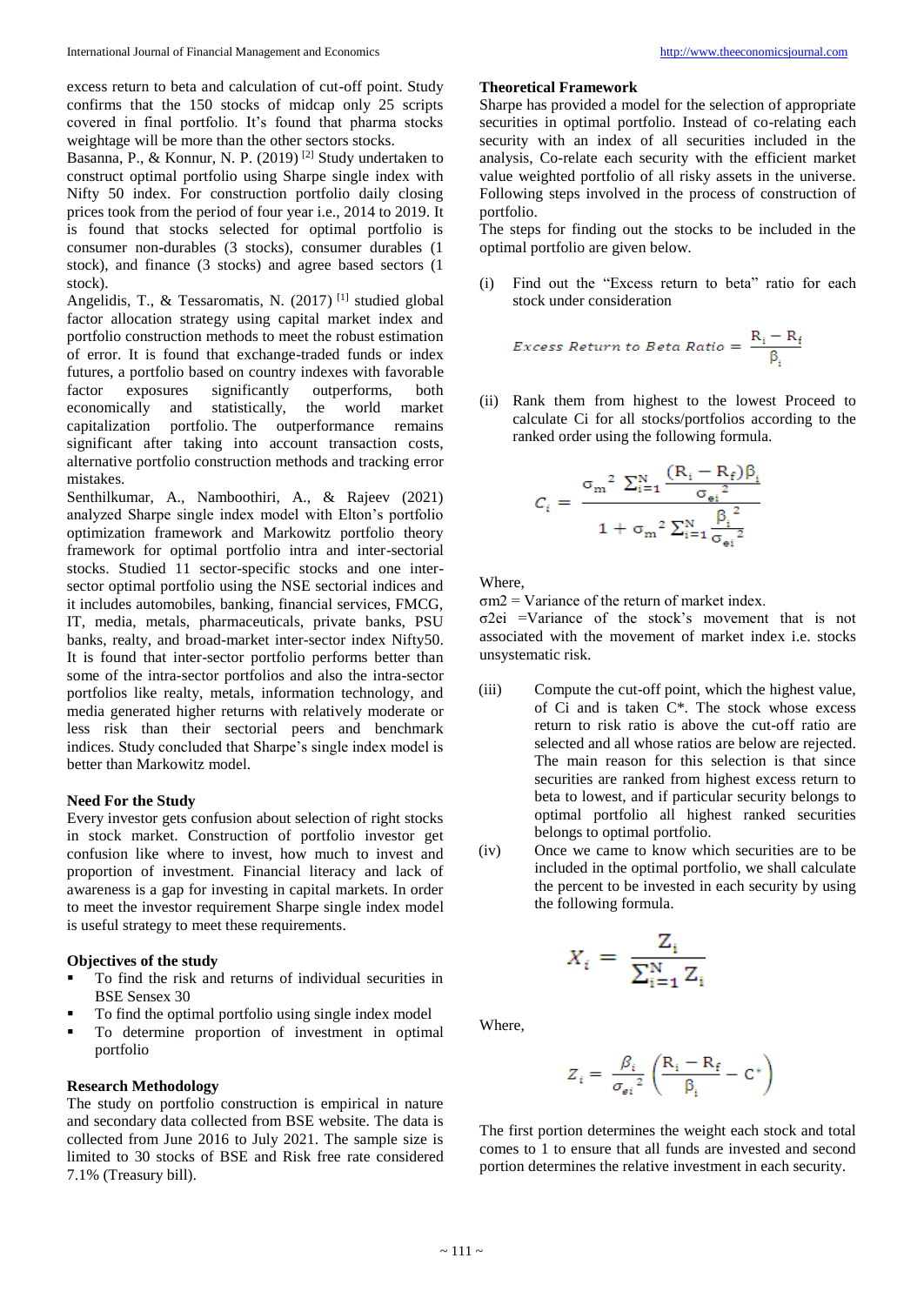# **Data Analysis and Interpretation Step: 1 Mean return, Beta and Standard deviation**

| S. No           | Company               | Ri              | Bi   | SD(σ) |
|-----------------|-----------------------|-----------------|------|-------|
|                 | <b>Asian Paint</b>    | 39              | 1.34 | 1.46  |
| $\overline{c}$  | Axis Bank             | 31              | 1.48 | 1.99  |
| $\overline{3}$  | Bajaj Auto            | 51              | 1.83 | 1.71  |
| $\overline{4}$  | Bajaj Finsv           | 32              | 1.84 | 1.37  |
| 5               | Bajaj Finance         | 36              | 1.86 | 1.59  |
| 6               | <b>Bharati Airtel</b> | $\overline{25}$ | 1.91 | 1.48  |
| $\overline{7}$  | <b>Drreddy</b>        | 54              | 1.47 | 2.35  |
| 8               | <b>HCLTECH</b>        | 35              | 2.78 | 1.47  |
| $\overline{9}$  | <b>HDFC</b>           | 33              | 1.67 | 2.47  |
| 10              | <b>HDFC</b> Bank      | 41              | 1.71 | 2.03  |
| 11              | Hindunilvr            | 36              | 1.01 | 1.54  |
| 12              | <b>ICICI</b> Bank     | 31              | 1.85 | 2.08  |
| 13              | <b>Indusind Bank</b>  | 67              | 1.95 | 1.65  |
| 14              | Infosys               | 33              | 1.46 | 1.91  |
| 15              | <b>ITC</b>            | 19              | 1.03 | 1.12  |
| 16              | <b>Kotak Bank</b>     | 22              | 1.65 | 2.11  |
| 17              | L&T                   | 12              | 2.08 | 2.08  |
| 18              | M&M                   | 29              | 1.99 | 1.37  |
| 19              | Maruti                | 34              | 2.11 | 2.43  |
| 20              | NestleInd             | 54              | 1.14 | 1.71  |
| 21              | <b>NTPC</b>           | 33              | 1.15 | 1.49  |
| $\overline{22}$ | Powergrid             | 19              | 1.11 | 1.47  |
| 23              | Reliance              | 18              | 1.75 | 1.91  |
| $\overline{24}$ | <b>SBIN</b>           | $\overline{37}$ | 1.79 | 2.23  |
| 25              | Sunpharma             | 42              | 1.91 | 2.01  |
| 26              | <b>Tata Steel</b>     | 12              | 1.52 | 1.13  |
| 27              | <b>TCS</b>            | 34              | 2.36 | 1.41  |
| 28              | Techmahendra          | 22              | 1.15 | 2.51  |
| 29              | Titan                 | 39              | 1.65 | 1.21  |
| 30              | Ultracement           | 21              | 1.48 | 1.19  |

| <b>Table 1:</b> Mean return, Beta and Standard deviation |  |  |  |
|----------------------------------------------------------|--|--|--|
|----------------------------------------------------------|--|--|--|

*Source***:** Computed data

Table 1 shows calculation of mean, beta and standard deviation. Indusind Bank posted highest returns followed by Drreddys labs and Bajaj auto. HCL Technology posted beta with highest (2.67%) followed by TCS and Maruti auto. These stocks are more volatile than the other selected stocks. Techmahedra posted highest standard deviation (2.51%) followed by Drreddys lab and State Bank of India.

# **Step 2: Calculation of Excess Return to Beta Ratio and Raking the Scripts**

**Table 2:** Calculation of Excess Return to Beta Ratio and Raking the Scripts

| S. No | Company               | Ri | <b>Bi</b> | $\sigma$ ei2 | <b>Ri-Rf</b> | $Ri-Rf/\beta i$ | Rank           |
|-------|-----------------------|----|-----------|--------------|--------------|-----------------|----------------|
|       | <b>Asian Paint</b>    | 39 | 1.34      | 0.00148      | 38.99        | 29.1003         |                |
| 2     | Axis Bank             | 31 | 1.48      | 0.00229      | 30.99        | 20.9421         | 13             |
| 3     | Bajaj Auto            | 53 | 1.83      | 0.00273      | 53.99        | 29.5051         | 6              |
| 4     | Bajaj Finsy           | 32 | 1.84      | 0.00288      | 31.99        | 17.3882         | 18             |
| 5     | Bajaj Finance         | 36 | 1.86      | 0.00306      | 35.99        | 19.3518         | 15             |
| 6     | <b>Bharati Airtel</b> | 25 | 1.91      | 0.00314      | 24.99        | 13.0860         | 26             |
| 7     | Drreddy               | 54 | 1.47      | 0.00316      | 97.99        | 66.6628         |                |
| 8     | <b>HCLTECH</b>        | 35 | 2.78      | 0.00353      | 34.99        | 12.5879         | 27             |
| 9     | <b>HDFC</b>           | 83 | 1.67      | 0.00359      | 82.99        | 49.6972         | 2              |
| 10    | <b>HDFC</b> Bank      | 41 | 1.71      | 0.00372      | 40.99        | 23.9733         | 9              |
| 11    | Hindunilyr            | 36 | 1.01      | 0.00437      | 35.99        | 35.6380         | $\overline{4}$ |
| 12    | <b>ICICI Bank</b>     | 31 | 1.85      | 0.00442      | 30.99        | 16.7537         | 20             |
| 13    | <b>Indusind Bank</b>  | 67 | 1.95      | 0.00445      | 66.99        | 34.3561         | 5              |
| 14    | Infosys               | 33 | 1.46      | 0.00461      | 32.99        | 22.5989         | 11             |
| 15    | <b>ITC</b>            | 19 | 1.03      | 0.00462      | 18.99        | 18.4411         | 17             |
| 16    | <b>Kotak Bank</b>     | 22 | 1.65      | 0.00471      | 21.99        | 13.3299         | 25             |
| 17    | L&T                   | 12 | 2.08      | 0.00482      | 11.99        | 5.7665          | 30             |
| 18    | M&M                   | 29 | 1.99      | 0.00489      | 28.99        | 14.5700         | 22             |
| 19    | Maruti                | 34 | 2.11      | 0.00495      | 33.99        | 16.1111         | 21             |
| 20    | NestleInd             | 54 | 1.14      | 0.00497      | 53.99        | 47.3635         | 3              |
| 21    | <b>NTPC</b>           | 33 | 1.15      | 0.00506      | 32.99        | 28.6907         | 8              |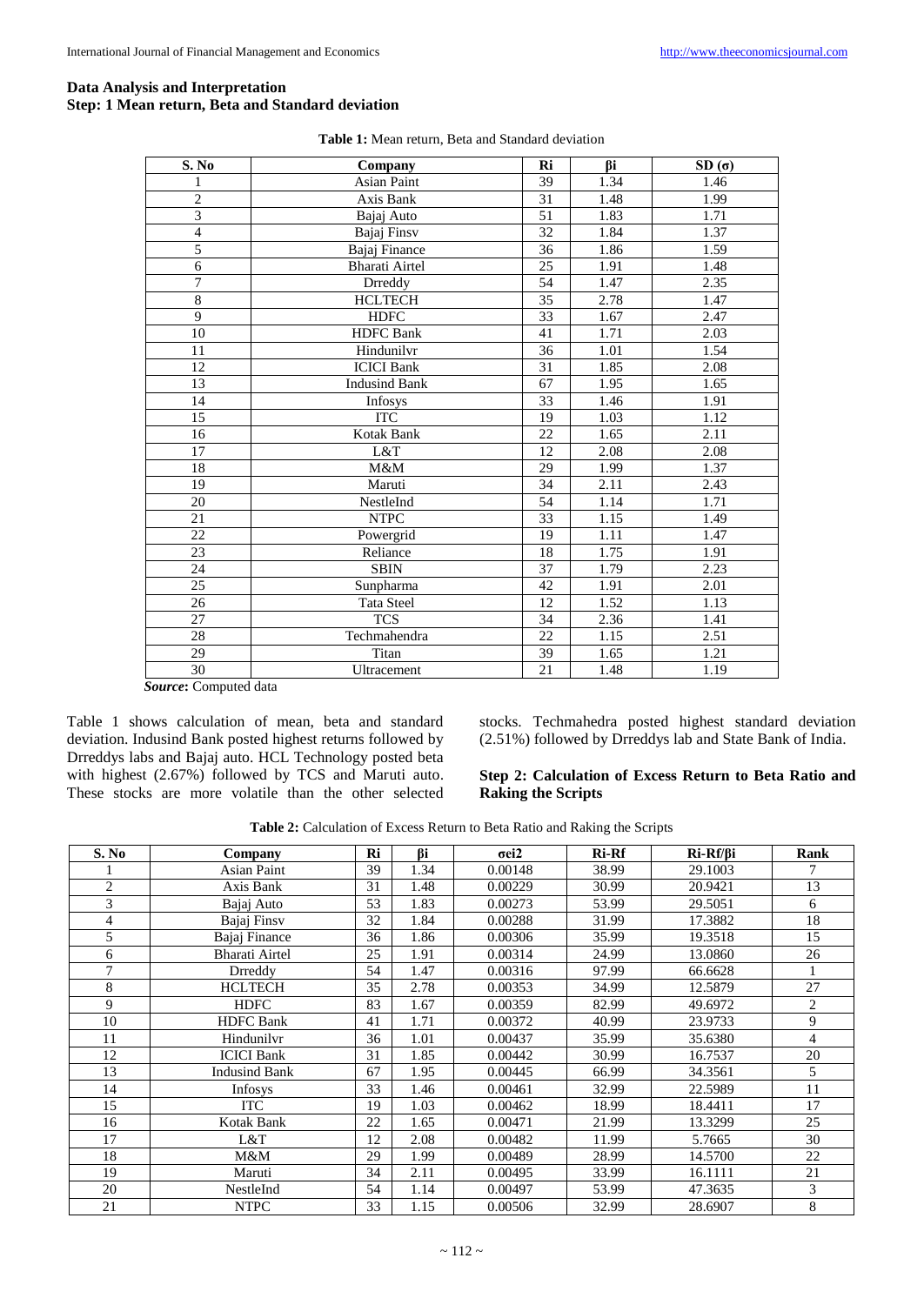| 22 | Powergrid    | 19 | 1.11   | 0.00513 | 18.99 | 17.1120 | 19 |
|----|--------------|----|--------|---------|-------|---------|----|
| 23 | Reliance     | 18 | l.75   | 0.00513 | 17.99 | 10.2825 | 28 |
| 24 | <b>SBIN</b>  | 37 | .79    | 0.00521 | 36.99 | 20.6672 |    |
| 25 | Sunpharma    | 42 | 1.91   | 0.00525 | 41.99 | 21.9866 |    |
| 26 | Tata Steel   | 12 | . . 52 | 0.00526 | 11.99 | 7.8910  | 29 |
| 27 | <b>TCS</b>   | 34 | 2.36   | 0.00539 | 33.99 | 14.4044 | 23 |
| 28 | Techmahendra | 22 | 1.15   | 0.00544 | 21.99 | 19.1255 | 16 |
| 29 | Titan        | 39 | 1.65   | 0.00571 | 38.99 | 23.6329 | 10 |
| 30 | Ultracement  | 21 | 1.48   | 0.00593 | 20.99 | 14.1854 | 24 |

*Source***:** Computed data

Table 2 depicts, Calculation of excess return to beta ratio and rakings. Excess return is difference between risk free asset return and mean return. Drreddy laboraties (66.66) has posted highest excess return to beta ratio, followed by HDFC Ltd.(49.69) and Nestle Ltd. (47.36). Since scripts are ranked from highest to lowest excess return to beta ratio, we

know that all high ranked scripts belong to optimal portfolio. Investor can reduce the risk through diversification. Ultracement, posted highest (0.00593) as unsystematic risk.

#### **Step 3: Calculation of Cut of rate**

| <b>Table 3:</b> Calculation of Cut of rate |  |
|--------------------------------------------|--|
|--------------------------------------------|--|

| S. No           | Company               | $(Ri-Rf)*\beta i/\sigma$ ei2 | $\Sigma(Ri-Rf)*\beta i/\sigma$ ei2 | $\Sigma \beta i2/\sigma e i2$ | <b>Ci</b> | <b>Status</b> |
|-----------------|-----------------------|------------------------------|------------------------------------|-------------------------------|-----------|---------------|
|                 | <b>Asian Paint</b>    | 2.5898                       | 2.5898                             | 1.5453                        | 0.0060    | In            |
| $\overline{2}$  | Axis Bank             | 9.5860                       | 12.1758                            | 7.4374                        | 0.0276    | In            |
| 3               | Bajaj Auto            | 15.0500                      | 27.2257                            | 17.1426                       | 0.0604    | In            |
| $\overline{4}$  | <b>SBIN</b>           | 21.4370                      | 48.6627                            | 34.1282                       | 0.1041    | In            |
| 5               | Reliance              | 29.2110                      | 77.8738                            | 57.3138                       | 0.1587    | In            |
| 6               | <b>Bharati Airtel</b> | 18.0122                      | 95.8860                            | 71.7457                       | 0.1899    | In            |
| $\overline{7}$  | Drreddy               | 1.8426                       | 97.7286                            | 73.2545                       | 0.1929    | In            |
| 8               | Techmahendra          | 27.6449                      | 125.3735                           | 101.1715                      | 0.2346    | In            |
| 9               | <b>HDFC</b>           | 8.8482                       | 134.2216                           | 110.3385                      | 0.2469    | In            |
| 10              | <b>HDFC</b> Bank      | 5.2391                       | 139.4607                           | 115.7981                      | 0.2540    | Out           |
| 11              | Hindunilyr            | 15.5913                      | 155.0520                           | 132.5857                      | 0.2740    | Out           |
| 12              | <b>ICICI</b> Bank     | 14.6155                      | 169.6675                           | 148.9134                      | 0.2914    | Out           |
| 13              | <b>Indusind Bank</b>  | 80.2734                      | 249.9408                           | 240.3995                      | 0.3710    | Out           |
| 14              | Infosys               | 27.0982                      | 277.0391                           | 272.6644                      | 0.3924    | Out           |
| 15              | <b>ITC</b>            | 68.8917                      | 345.9308                           | 361.7781                      | 0.4351    | Out           |
| 16              | Kotak Bank            | 103.4890                     | 449.4198                           | 517.9125                      | 0.4725    | Out           |
| 17              | L&T                   | 43.0172                      | 492.4370                           | 584.7311                      | 0.4837    | Out           |
| 18              | M&M                   | 49.3725                      | 541.8095                           | 668.2291                      | 0.4919    | Out           |
| 19              | Maruti                | 48.8614                      | 590.6709                           | 751.6091                      | 0.4985    | Out           |
| $\overline{20}$ | NestleInd             | 90.3916                      | 681.0625                           | 907.3157                      | 0.5080    | Out           |
| 21              | <b>NTPC</b>           | 40.1035                      | 721.1660                           | 977.7929                      | 0.5111    | Out           |
| 22              | Powergrid             | 42.3348                      | 763.5008                           | 1055.7705                     | 0.5127    | Out           |
| 23              | Bajaj Finsv           | 11.5553                      | 775.0560                           | 1077.2586                     | 0.5131    | Out           |
| 24              | Bajaj Finsv           | 30.8592                      | 805.9153                           | 1135.1788                     | 0.5138    | Out           |
| 25              | Sunpharma             | 79.9376                      | 885.8529                           | 1289.0406                     | 0.5143    | Out           |
| 26              | <b>Tata Steel</b>     | 19.0399                      | 904.8928                           | 1326.4432                     | 0.5142    | Out           |
| 27              | <b>TCS</b>            | 37.0522                      | 941.9450                           | 1399.5231                     | 0.5139    | Out           |
| 28              | <b>HCLTECH</b>        | 26.9121                      | 968.8571                           | 1453.4857                     | 0.5135    | Out           |
| 29              | Titan                 | 74.4945                      | 1043.3515                          | 1604.4002                     | 0.5120    | Out           |
| 30              | Ultracement           | 12.5065                      | 1055.8581                          | 1630.1196                     | 0.5117    | Out           |

*Source***:** Computed data

Table 3 shows Calculation of Cut of rate C\*, All scripts whose excess return to beta ratio is above the cut off rate are selected and whose excess return to beta ratio are below are rejected. Cut off rate will decide which scripts are kept "In" the optimal portfolio and which scripts are "Out", illustrated in the "Status". Used Market variance (0.002308024) for calculation of C\*. Inference from table 3, highest value Ci has taken as the cut off rate  $C^*$ . Cut off rate is  $C^* = 0.2469$ .

HDFC Ltd. Recorded the C<sup>\*</sup>, there are 9 scripts are recorded with more excess return to beta ratio than the cut off rate. These nine stocks are eligible to construction optimal portfolio according to their excess return to beta ratio.

#### **Step 4: Construction of Optimal Portfolio**

|  | <b>Table 4:</b> Construction of Optimal Portfolio |  |  |
|--|---------------------------------------------------|--|--|
|--|---------------------------------------------------|--|--|

| <b>Company</b> | ßi  | $\sigma$ ei2 | Ri-Rf/Bi | $Bi2/\sigma$ ei2 | $\overline{ }$<br>71 | $Xi=Zi/\Sigma Zi$ |
|----------------|-----|--------------|----------|------------------|----------------------|-------------------|
| Asian Paint    | .34 | 0.99383      | 0.1104   | 2.8062           | 19.9000              | 13.9000           |
| Axis Bank      | .48 | 0.01631      | 0.2949   | 179.2826         | 6.1935               | 1.3400            |
| Bajaj Auto     | .83 | 0.02374      | 0.7370   | 42.9697          | 20.4786              | 1.5600            |